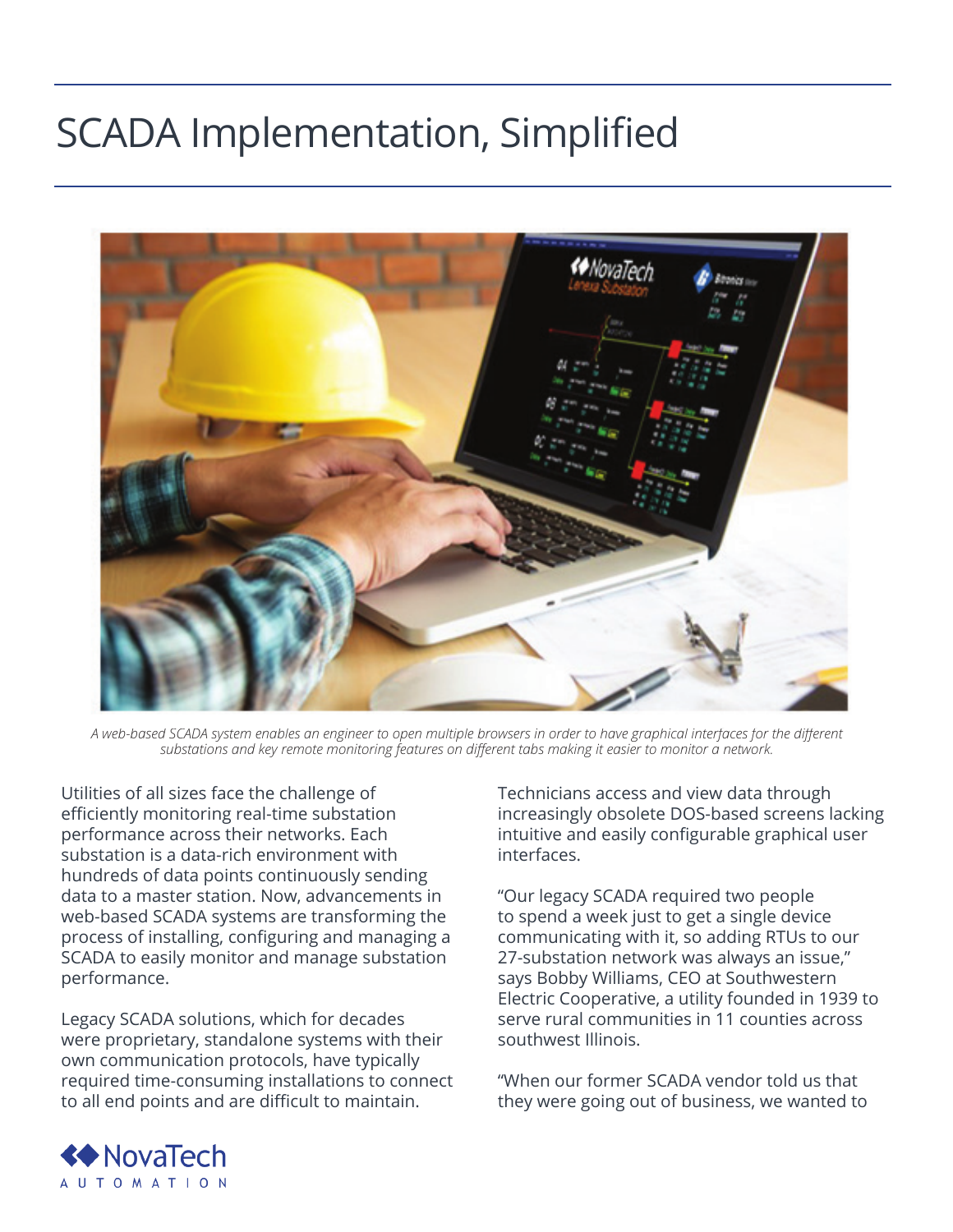replace it with a modern web-based system that would streamline installation and maintenance and give our engineers a modern user interface that they could easily configure."

## **Engineering Simplicity Into the SCADA**

A key advantage of web-based SCADA systems is the use of standard web-based protocols to securely communicate between RTU end points and a central monitoring terminal and for operators to view and interact with web pages. Southwestern Electric Cooperative selected a SCADA from Lenexa Kansas-based Orion Utility Automation, a division of substation automation solution provider NovaTech.

**"With our new SCADA we were able to take a device that we never used before, connect it and have it communicating to every intelligent electronic device (IED) we had in the field within a day. This was simply huge for us,"** says Williams.

The topology of a web-based SCADA system is configured as either a centralized or distributed model.

In a centralized system, a single station polls RTUs across multiple substations using a SCADA protocol or network connection using web server or direct video options. It then serves out web pages on trends, single line diagrams, face plates and real-time data to a locally connected touchscreen HMI and/or remote computers and devices using HTTPS.

In a distributed model, multiple units collect data at multiple substations and present web-based SCADA screens to multiple remote PCs or mobile clients.

"We opted for a distributed topology with a single Orion master station that talks to all of our substations," says Williams. "And at each substation we have an Orion LX or LXm terminal."



Mapping the topology often falls to the utility and can be a time-consuming process to identify locations and the associated data values that need to be brought back to the master terminal. "Digital mapping for devices was built into our new SCADA," says Williams. "It was just a matter of selecting the IEDs we had in the substation, entering some values, and it was up and running."

## **User Interfaces Bring Configurability and Ease of Use**

A web-based SCADA system enables an engineer to open multiple browsers in order to have graphical interfaces for the different substations and key remote monitoring features on different tabs making it easier to monitor a network. Multiple users can be logged in simultaneously.

NovaTech provides a library of interfaces to select based on the Orion, NovaTech and Schweitzer Engineering Laboratories products already widely used in substations. This is particularly helpful for smaller utilities where

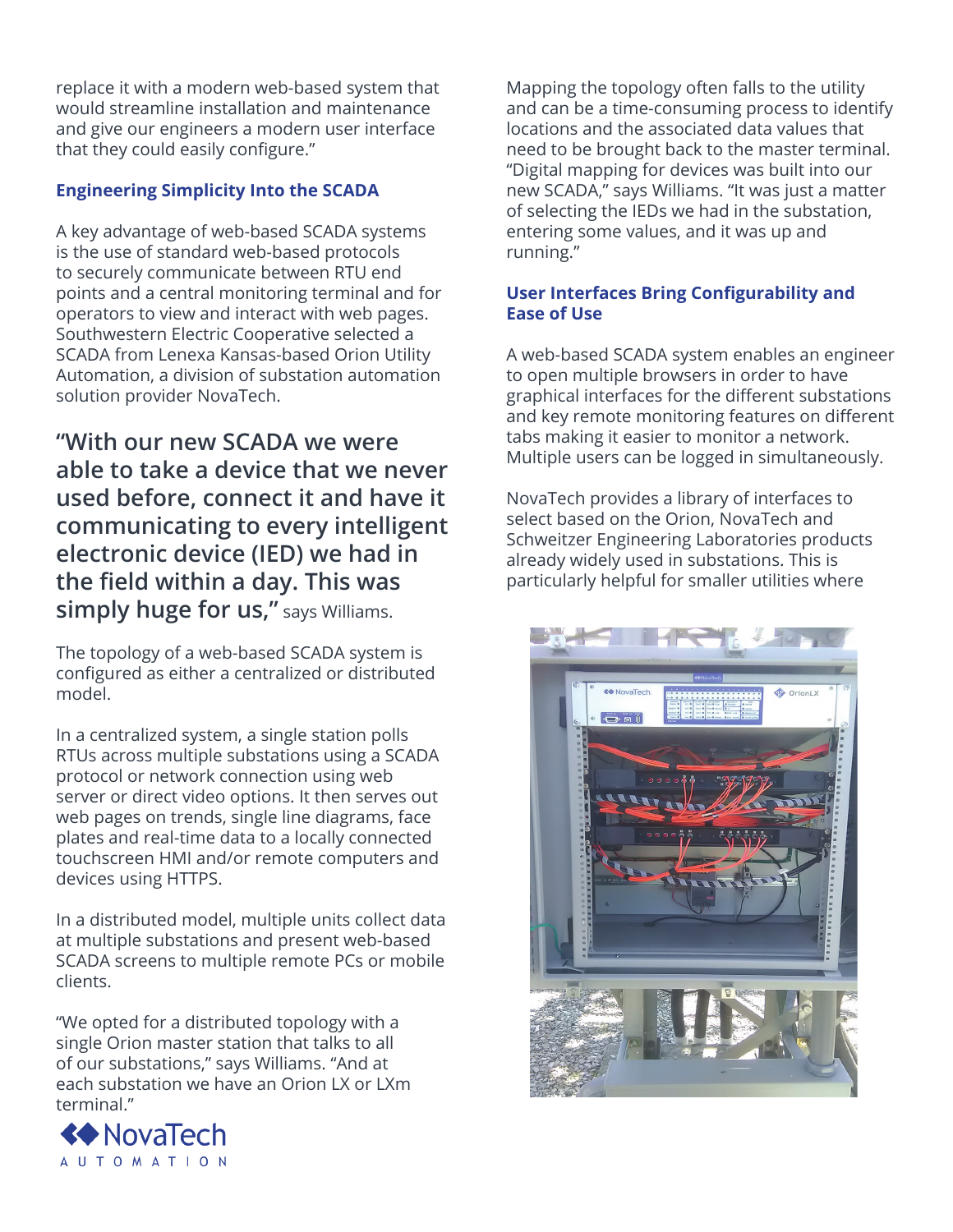engineers may operate as both relay and substation engineers. Not having to spend as much time to program and manage a system is that much more critical.

"As a small co-op, our engineers wear many hats," says Williams. "We needed a solution that would be easy to install, use, program and manipulate in order to gather the data that we need to manage our network."

One of the big advantages is in configurability. Modern web-based GUIs can be easily configured so that faceplates match what they look like in the field on the screen. Further, the configurations use unlicensed software to make the changes, which reduces costs.

NovaTech integrates an XML protocol to transfer data into custom webpages. They also include Inkscape plug-ins to simplify point selection, for graphics libraries and to create additional interfaces that are not pre-packaged.

"Using Inkscape, our team can create a template then plug the numbers and the functions into it," says Victor Buehler, vice president of IT at Southwestern Electric. "We did not initially plan on tying in our transmission meter points to the SCADA system, but we have since been able to easily add them after installation."

Integrated into modern GUIs are built-in alarm annunciators and email notifications when thresholds are exceeded. NovaTech stores alarms, tags, SOE points and files in a nonvolatile expanded memory within an open object-relational database management system.

"E-mails are automatically sent to us for breaker operations, undervoltage situations, things of that nature," says Chris Botulinski, vice president of engineering at Southwestern Electric. "We can have a notification based on a change or a set point for essentially any data we are bringing in. This ensures we are aware of issues before they become a bigger issue."

According to Botulinski, he was able to reproduce, create new substations and dive into

customizations for how we want to view data, without having worked with a NovaTech product before.

"Installing our web-based SCADA was very easy for us despite the fact that we are a small IT team," adds Buehler. "Even without a dedicated SCADA team, we can easily maintain the product. It does not require a big department."

## **Maintenance and Security**

The elimination of annual ongoing licensing fees as well as the need to rely on the SCADA vendor for installation and maintenance was a major cost savings.

"We were paying tens of thousands of dollars a year in ongoing costs to maintain our legacy SCADA," says Williams. "Software licensing was a major part of this expense."

Security is also a key consideration for utilities who typically need to be compliant with North American Electric Reliability Corporation Critical Infrastructure Protection (NERC CIP) regulations.

Today's web-based SCADA solutions include strong passwords, user privileges, firewall, key cryptography, and security logging. An HTTPS protocol adds secure sockets layer (SSL) based security – a standard for keeping an internet connection secure for sending sensitive data between systems.

"We run our SCADA system over a cellular VPN connection," says Buehler. "Having this data from the end points to the master station encrypted is a big deal for us to maximize security. With the Orion system, it came encrypted out of the box."

As utilities add substations and more advanced remote terminal units (RTUs), the demands on a SCADA system inevitably evolve over time. As a hub for centralized access across the substation network, it needs to be able to easily grow and reconfigure.